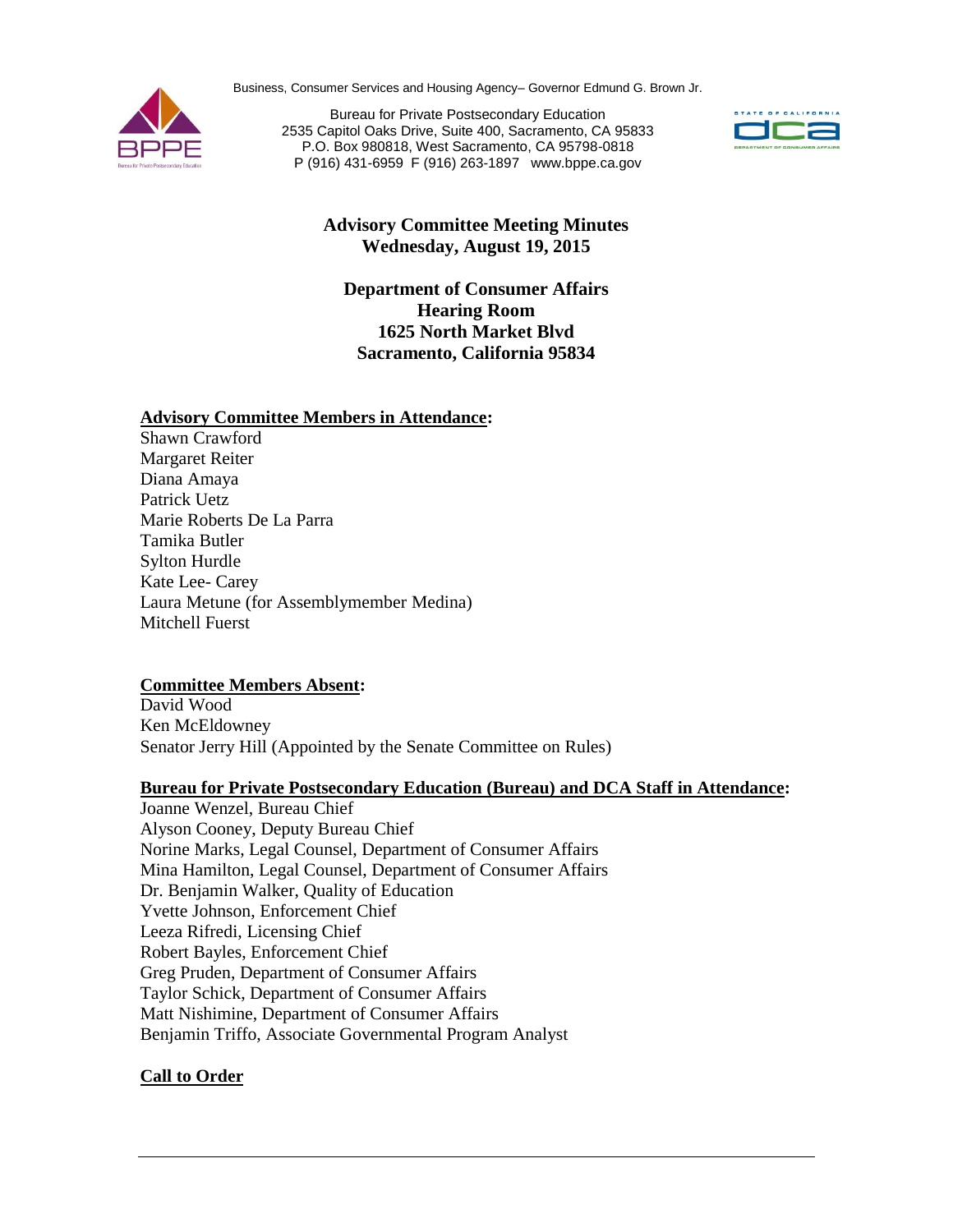The meeting was called to order by Mr. Crawford at 9:41 am on August 19, 2015, at the Department of Consumer Affairs Hearing Room at 1625 North Market Boulevard Sacramento, CA 95834.

### **Agenda Item # 1 - Welcome and Introductions**

Mr. Crawford welcomed the Advisory Committee, BPPE staff, DCA staff, and the public to the meeting. Staff counsel is noted as present.

### **Agenda Item #2 – Public Comments on Items not on the Agenda.**

Angela Perry, Public Advocates, requested an update on regulations in regards to uniform reporting requirements, additional information on the Bureau's process moving forward on regulations, and when a second public hearing will be heard. Ms. Perry also asked for the steps that the Bureau is taking to identify problematic schools throughout California, and what is done when they are identified. Finally, Ms. Perry also requested information on any improvements the Bureau has made towards closed schools. She recommends that the Bureau follow the steps of the Federal Government, and extend the closed school discharge deadline for Corinthian students.

No further public comments.

# **Agenda Item #3 – Approval of Minutes- May 12, 2015**

Ms. Reiter made note of two corrections within the previous meeting's minutes, and requested that these changes be applied to provide clarity to comments that were made.

Ms. Reiter motioned to approve the minutes as corrected, Mr. Hurdle seconded the movement. (Butler: Abstain; Uetz: Aye; Amaya: Abstain; Reiter: Aye; Crawford: Aye; Lee-Carey: Abstain; De la Parra: Aye; Hurdle: Aye; Fuerst: Absent at time of vote; Metune: Absent at time of vote. Motion passes).

#### **Agenda Item #4 – Remarks by Awet Kidane, Director, Department of Consumer Affairs**

Mr. Kidane greeted the Advisory Committee, and thanked them for the opportunity to speak. He noted that a lot of work has been done since the last Advisory Committee meeting, but there is much more to do. SB 1247 has given the Bureau the opportunity to do good work, including hiring of more staff; but the Bureau must be mindful of budget needs.

Mr. Kidane stated that the "IT" situation has been difficult, and that currently they are reviewing two approaches. The first is streamlining the Annual Report process through front end data entry from the schools. The second is an analytics process for Enforcement. Finally, Mr. Kidane wanted to thank the Task Force for their hard work, and has been very impressed.

In regards to the budget, Ms. Reiter asked if the Bureau received what they requested, less, or more. Mr. Kidane noted that there was not a severe variation from what was requested; Ms. Wenzel noted that both Budget Change Proposals (BCPs) were approved.

Ms. Reiter also asked about the status of BreEZe, or its replacements. Mr. Kidane noted that DCA is reevaluating BreEZe and wants to ensure that the Bureau is able to do its job efficiently and with the right technology. Ms. Reiter asked about how many Boards/Bureaus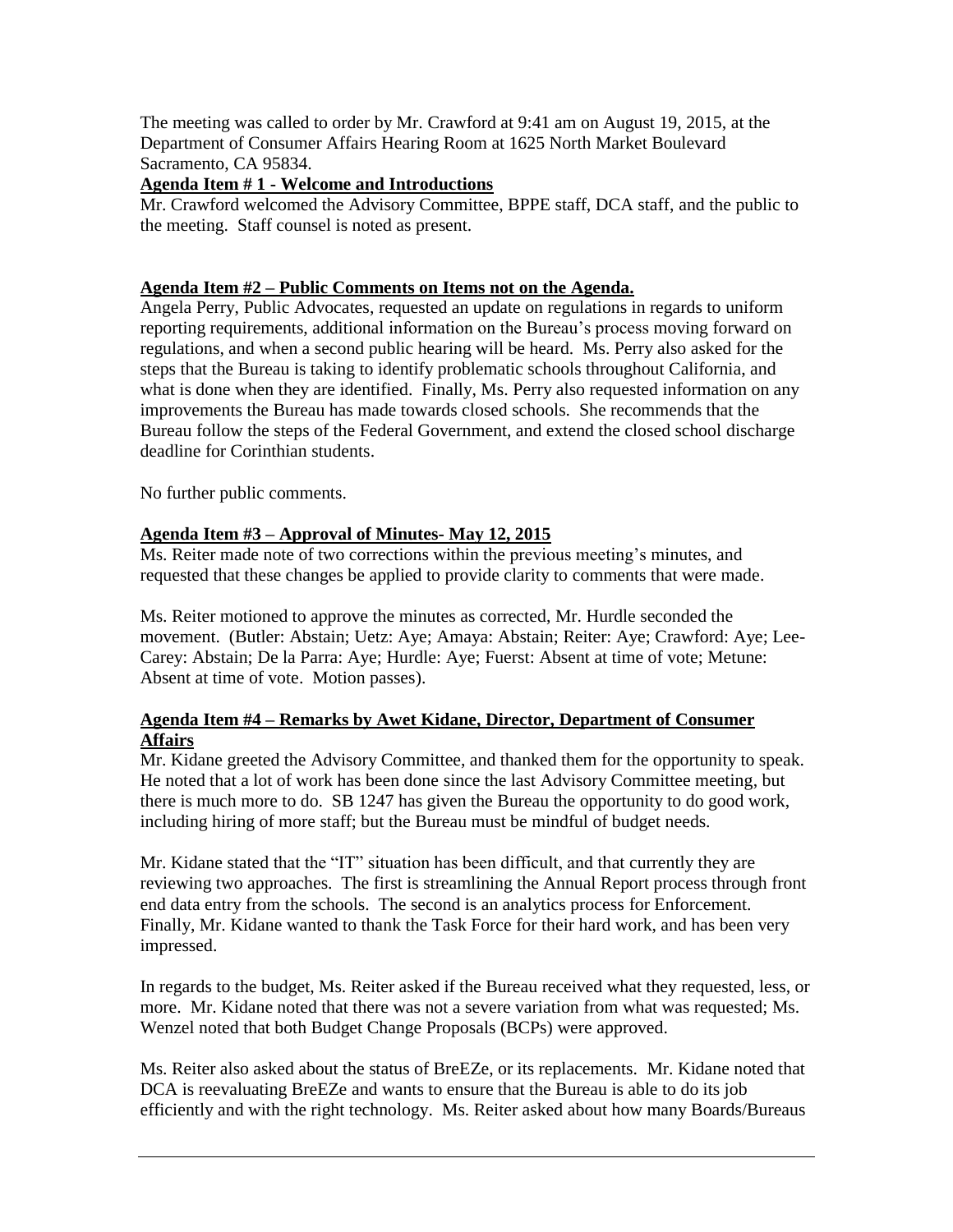are currently not in Phase One or Two of implementation. Mr. Kidane stated that there are 19 in Phase Three.

Ms. Reiter asked what was meant by the analytics process that will be implemented. Ms. Wenzel stated that the Bureau is setting up processes to assist with prioritization of compliance inspections and complaint investigations. The system will compare information from the Annual Reports process and the Bureau's computer software (S.A.I.L.) to help prioritize institutions for review. Ms. Wenzel is optimistic that the system will be up and running next year.

Ms. Reiter asked Mr. Kidane if there is anything specific that the Advisory Committee can do to assist with this process. Mr. Kidane stated that continuing to ask questions like these and keeping the topic on the forefront will ensure that everyone is on the same page.

Ms. De La Parra thanked the Director for the opportunity to serve on the Task Force, and she recognizes that they couldn't do their work without Ms. Wenzel and her staff.

There was no public comment.

#### **Agenda Item #5 – Update on the Progress of the Task Force on High-Demand Technology Fields Established Pursuant to California Education Code Section 94880.1**

Mr. Crawford stated the Task Force is working diligently to fulfill their statutory charge. At the previous meeting there were discussions around recommendations and the preliminary draft of the Task Force's report.

Ms. Lee-Carey asked about the goal of the report, and what they mean to accomplish. Mr. Crawford discussed the three main charges of the Task Force along with the Task Force's methodology, who they have spoken to, and what they are looking to do going forward. Ms. Lee-Carey followed up by recommending that the Task Force look at the Distance Education Accrediting Commission (DEAC) for ideas regarding short-term programs that may not fit the mold of a traditional program that is overseen by the Bureau.

Ms. Reiter asked if the preliminary draft of the report is available online. Ms. Wenzel stated that it is.

Ms. Perry had public comment regarding the Task Force. She requests that the Bureau provide information on how they are seeking out unlicensed schools, and if the Bureau is actively pursuing all options to address these schools.

No further public comment.

# **Agenda Item #6- Bureau Operations Update**

# **(a). Enforcement Report – Yvette Johnson and Robert Bayles**

Ms. Johnson began by addressing some of the questions that were previously asked, stating that there are dedicated staff members who actively search for unapproved schools, and issue orders of abatement. Ms. Reiter asked if there are numbers that can be provided on the amount of orders that have been issued. Ms. Johnson stated that she can provide these numbers, but discovering who the owners are can be difficult.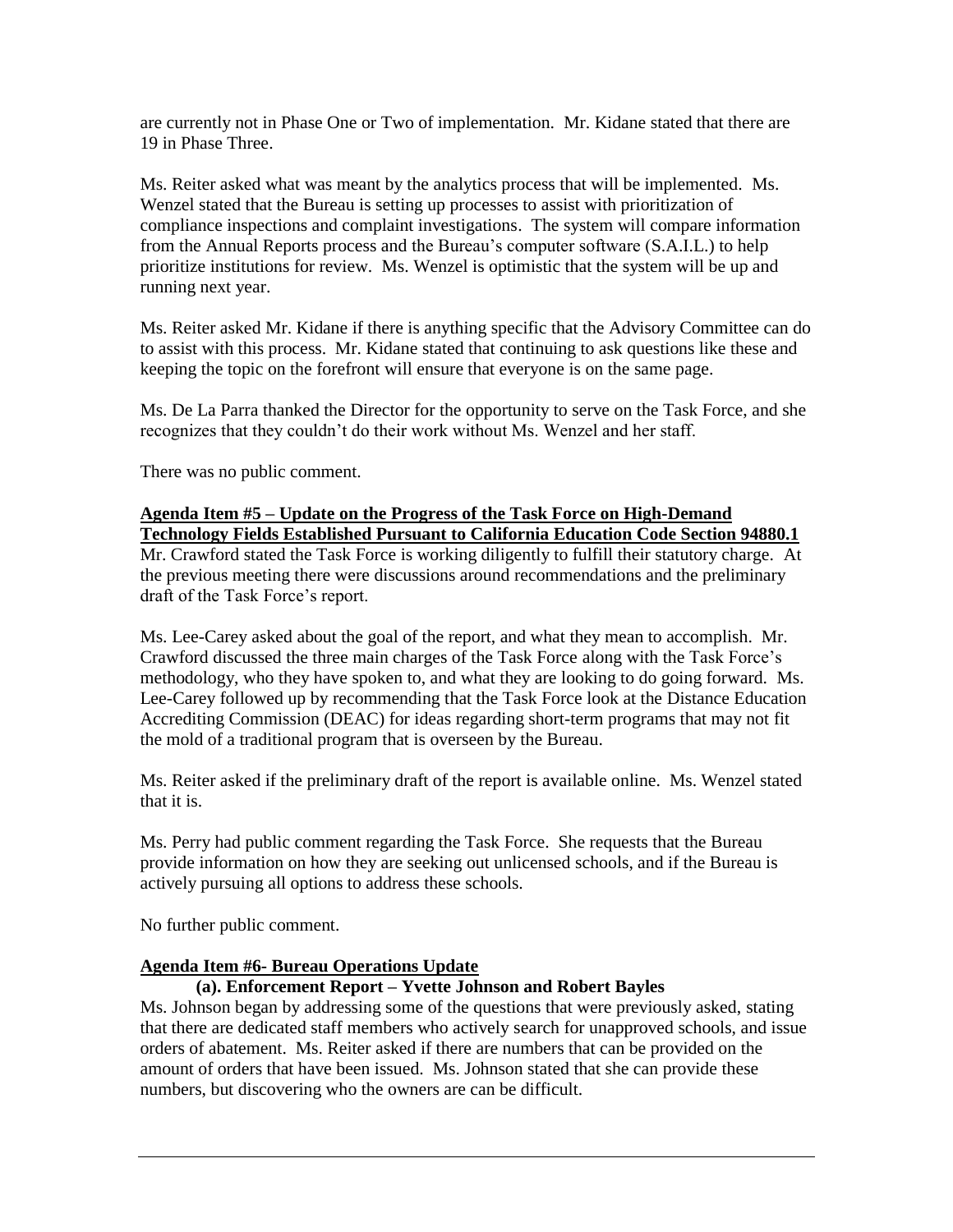Ms. Johnson noted that her unit has also been actively reviewing problematic schools, and that they have been reviewing financials, data from the School Performance Fact Sheets, and other sources to help identify these schools.

Ms. Metune asked if the Bureau has collected on any of the citations for unlicensed activity. Ms. Johnson stated that they have collected on a few, though the dollar amounts typically range from \$5,000-\$10,000. Ms. Butler followed up by asking what the barriers are to collecting on the orders. Ms. Johnson stated that the biggest barrier is discovering who the owners of the school are, and obtaining their social security numbers. Ms. Metune asked if there are statutory barriers, to which Ms. Johnson stated that there are not.

Ms. Reiter asked if the Bureau can close schools, or simply fine them. Ms. Johnson stated that they can only fine the schools. Ms. Reiter added that more power through statute to the Bureau on Enforcement matters may be beneficial. Ms. Metune asked if the Bureau has authority to physically post notices on unauthorized schools' doors; Ms. Johnson stated that they do not.

Ms. Johnson spoke on the Complaints Investigation Unit, stating that they have received 766 cases though the 14'-15' fiscal year and have closed 673 of these cases. That is six fewer cases than the previous fiscal year. The Complaint Investigation Unit is averaging 56 cases closed per month, with a receipt of 64 complaints a month.

Ms. Metune inquired about the mandate from SB 1247 requiring Bureau staff be trained by the Attorney General's (AG) Office. Ms. Johnson stated that training has been ongoing, and is being well received by staff. Ms. Butler asked how often the trainings are occurring; Ms. Johnson stated that there have been three so far this year, and that they take place every couple of months. Ms. Metune asked if any of the cases that have been turned over to the AG's office have been returned due to lack of information. Ms. Johnson stated that they have not had any cases sent back as of yet.

Ms. Metune asked about the vacancies and turnover within the Enforcement Unit, and what their staffing plan is moving forward. Ms. Johnson noted that they have finished almost all interviews, and that turnover numbers have gone down due to Limited Term positions becoming Permanent.

Ms. Johnson next referenced the notice that is posted at the institution during an inspection, and recapped the process that an inspector goes through in posting said notice. Ms. Reiter stated that online students do not have access to this information, and that perhaps regulations need to be reviewed to address this. She also mentioned that posting some form of a brief summary of a school's violations (with information on where to find details of the violations) may be beneficial to students as well.

Ms. Amaya asked if the notice is provided in any language other than English. Ms. Johnson stated that they do not have the notice in any other language. Ms. Reiter noted that this should be looked at for schools that have students who do not speak English.

Ms. Johnson next referenced the survey that is provided to students during a compliance inspection, for which Ms. Butler asked if the survey is in other languages. Ms. Johnson stated that it is not. Ms. Johnson went on to describe how the inspector provides the surveys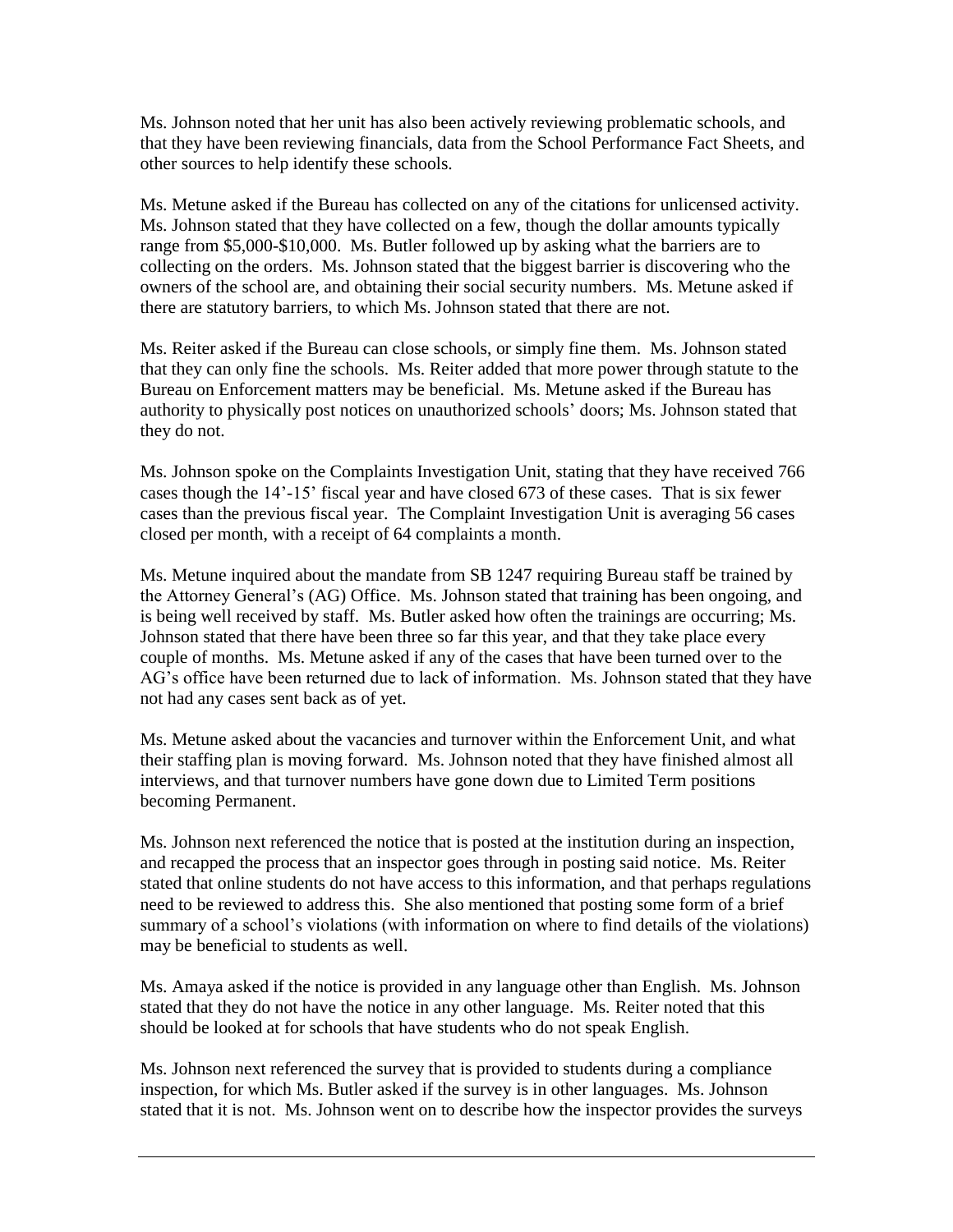to students, and how they conduct follow-up discussions with students. Ms. Reiter stated that she has some suggestions for modifications to the survey. She noted that "N/A" should be replaced by "Don't Know"; that the numbered questions be listed first in the survey(instead of the narrative questions); that questions regarding if the student knows placement rates, completion rates, etc. should be added, as well as how long the student has been in school; that questions be added asking if the student knows if their credits transfer to a public school and is there information that the student was told before they enrolled that is different now. Ms. Reiter added that she can email all of her survey questions to the Bureau.

Mr. Fuerst asked if the Bureau has considered doing an electronic survey. Ms. Johnson stated that the Bureau often doesn't receive feedback from surveys if they aren't administered on site, which is why electronic methods haven't been used. She also noted that they do not receive many responses on "fill in the blank questions", which is why they use the numbered questions with greater frequency. Ms. Metune asked if the Bureau has reached out to students who are no longer at the school. Ms. Johnson stated that they have not considered this option.

Ms. Lee-Carey stated that expecting students to remember/recall what the placement rate, or completion rate was when they enrolled is unrealistic due to the fact that the information is presented in different time frames in different disclosures (due to differences in state/accreditor requirements). Ms. Lee-Carey is in favor of the current method that the Bureau uses.

Based on a reminder by legal counsel that compliance inspection surveys was not noticed for discussion on the Agenda for the meeting, the Advisory Committee concluded their discussion about the content of the surveys, and no action was taken.

No further questions from the Advisory Committee.

#### **(b). Licensing Report – Leeza Rifredi and Benjamin Walker, Ed.**

Ms. Rifredi began by reviewing the fiscal year numbers. The Licensing Unit has received 891 total applications, and has closed out 1,154 applications. Currently there are a total of 713 pending applications, with 441 pending with staff, and 272 pending assignment.

Ms. Rifredi referenced the previous Advisory Committee meeting, and the question regarding the status of the two oldest applications. The two applications are from late 2010, both of which are waiting for the final manager review and signature to be approved. There are also twenty applications from 2011 that are in their final stages. Ms. Lee-Carey asked if staffing is sufficient, due to backlog. Ms. Rifredi stated that they are in the same situation as Enforcement; with productivity becoming more efficient as staff are staying due to limited term positions becoming permanent.

Ms. Metune asked about the applications from 2010 and 2011, and if Ms. Rifredi can speak on the reasons for their delay. Ms. Rifredi stated that a large portion of these issues stem from a delay in receiving responses from institutions; turnover in staff also added to the delay.

Dr. Walker began by discussing the Accreditation Plan Process statistics. He reviewed the benchmarks that are set for schools, and the Bureau. There have been 160 total institutions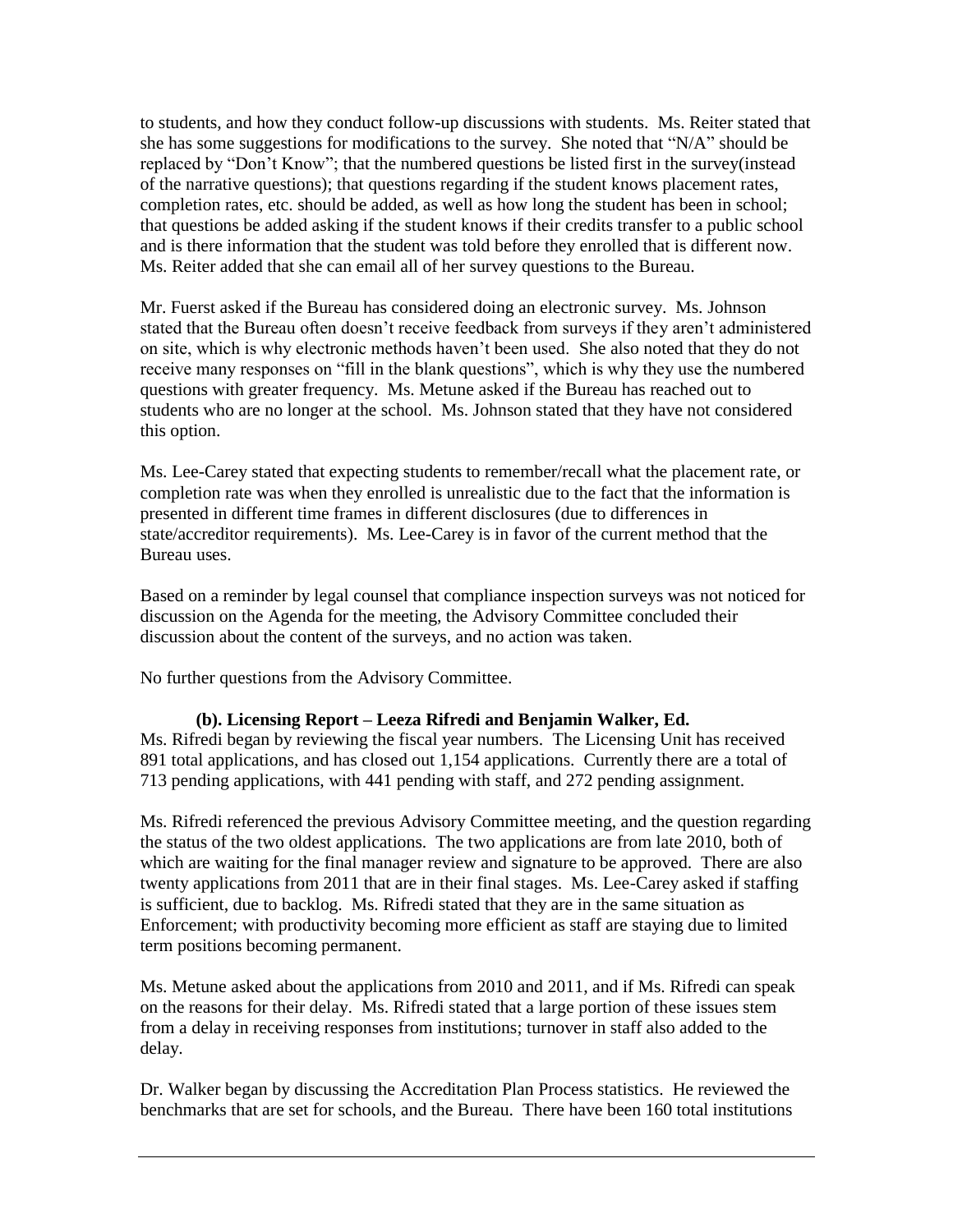that have received information regarding their accreditation plan. Out of the 160, there have been 107 plans received, eight closed schools, twenty eight have received accreditation by accrediting bodies, fourteen schools have total outstanding plans (eleven have received suspension notifications, three have provided the Bureau information stating that they do not need to receive a suspension letter), one school is in a teach-out program, one school is exempt, and one school is listed as "other". Dr. Walker is working with the Enforcement Unit on how to address the eleven schools who have received suspension letters. He is also working with Bureau Chief Wenzel on a plan for visiting the 107 schools who have submitted plans.

Ms. Metune asked about the visiting committees, and if there have been difficulty gaining participants. Dr. Walker stated that he is currently developing a plan on how to assign subject matter experts to visit these schools, and currently there has not been anyone assigned.

No further questions from the Advisory Committee.

**(c). Budget and Fund Conditions – Matt Nishimine and Joanne Wenzel** Mr. Nishimine began by discussing the analysis of fund conditions. Mr. Nishimine stated that revenues have been declining, and that the Fund will be insolvent in 2018-2019. The Budget Office is working with the Bureau to review fees, and to create a plan for the 2016- 2017 budget. Fee revenues were down in nearly every license type within the Bureau except for "Change of Location". There are three areas that are causing the majority of the lost revenue; the first is initial licensure; the second is renewal main campus/branch schools; the third is annual branch fees. All three areas came in below estimates.

Mr. Fuerst asked Ms. Wenzel if this revenue decline is due to there being fewer schools in California. Ms. Wenzel noted that it does seem that there is a contraction in schools. She also made note that in 2014 the Workforce Investment Board identified over 500 unapproved schools in California. After review it was determined that there were 150 schools that were in need of submitting an application. These 150 schools were built into the projections for applications from the previous year; however the applications did not materialize for various reasons.

Ms. Lee-Carey asked if the State Authorization contracts have helped with the lost income, and if there have been contracts received. Ms. Wenzel stated that the Bureau has received approximately one hundred contracts. Ms. Lee-Carey inquired if these contracts have added a need for additional staff. Ms. Wenzel stated that currently it has not, but the Bureau is prepared in the event that complaint numbers increase. Ms. Lee-Carey also asked about renewal applications, and how they are being worked. Ms. Wenzel stated that unfortunately they are part of the backlog, and that she will have additional information at the next Advisory Committee meeting.

Ms. Metune inquired if the Bureau has a process to determine if institutions are paying the correct annual fee amount. Ms. Wenzel stated that she is actually going to discuss this item later in the meeting.

No further questions for the Advisory Committee.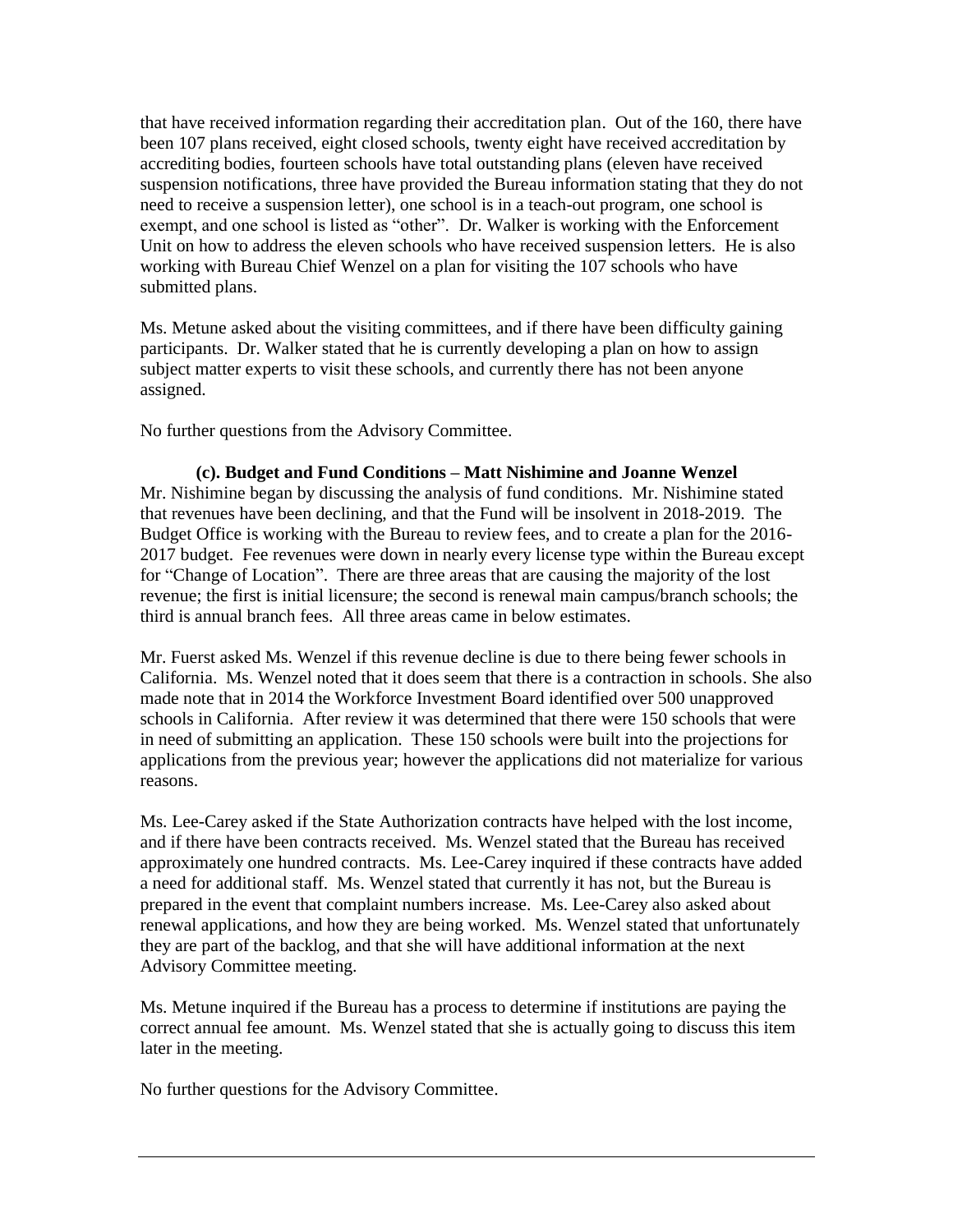### **(d). Student Tuition Recovery Fund (STRF) – Alyson Cooney**

Ms. Cooney greeted the Task Force, and introduced herself. Ms. Cooney began by discussing the year end STRF numbers: to start there were three claims carried over from the previous year, there have been 453 claims, of which 103 have been paid, and 213 claims have been denied, with approximately \$1.1 million paid in claims. There will be approximately 55 claims rolled into the new fiscal year. The STRF fund is currently at approximately \$29 million.

Ms. Metune asked about the reasons for STRF claim denials. Ms. Cooney stated that there is often not an economic loss, as the student transfers credit to another institution; Ms. Cooney stated that the Bureau also receives claims from graduates of closed schools. Ms. Metune asked if the Bureau reviews credits that don't transfer to a new institution. Ms. Cooney stated that if there is an economic loss, a student can receive compensation for the units that didn't transfer.

Ms. Cooney next provided an update on Heald and Corinthian Colleges. She noted that there have been over 2,900 Corinthian (includes Heald) transcript requests, the majority of which are manual requests, though there are some electronic requests that are starting to come through. There are no requests older than August  $1<sup>st</sup>$ . However, since then there have been over 1,200 additional requests. Ms. Metune asked if students are provided with their rights under Federal and State law when they submit their transcript requests. Ms. Cooney stated that they are provided this information during the school closure process.

Ms. Reiter asked if when a student graduates, and in the near future the school closes, whether STRF is available for that student. Ms. Cooney stated that the student did not suffer an economic loss due to the student obtaining their degree; therefore they are not eligible for STRF. Ms. Wenzel clarified that the Bureau reviews those cases for students who graduated within 120 days of school closure; however, most requests come from students who graduated years before closure.

Mr. Uetz asked if there is an estimate on the number of students who are eligible for STRF from Corinthian. Ms. Wenzel stated that there were approximately 4800 students enrolled at Everest and Wyotech, with 7500 enrolled at Heald. Ms. Metune added that estimates show approximately 13,000 total students who have been affected. There have been approximately 250 STRF claims submitted by Corinthian students.

Ms. Metune asked if Corinthian students are given two or four years to file a STRF claim. Ms. Wenzel stated that it depends on whether the Bureau has documentation on whether the student received a "Closed School Packet". The Bureau has documentation showing that they provided this information to 80% of the Corinthian students. Ms. Metune recommends that the deadline be extended to four years for Corinthian students.

Ms. Reiter recommended that the Bureau speak with students who haven't applied for STRF, and see why they have not. Ms. Wenzel noted that contact information for students hasn't been reliable, and that the Bureau has attempted to contact these students.

Mr. Fuerst stated that with the lack of STRF applications, and the balance of the STRF fund being at \$29 million, it is disappointing that there is legislation to increase the STRF fund capacity, as it is California students who will suffer.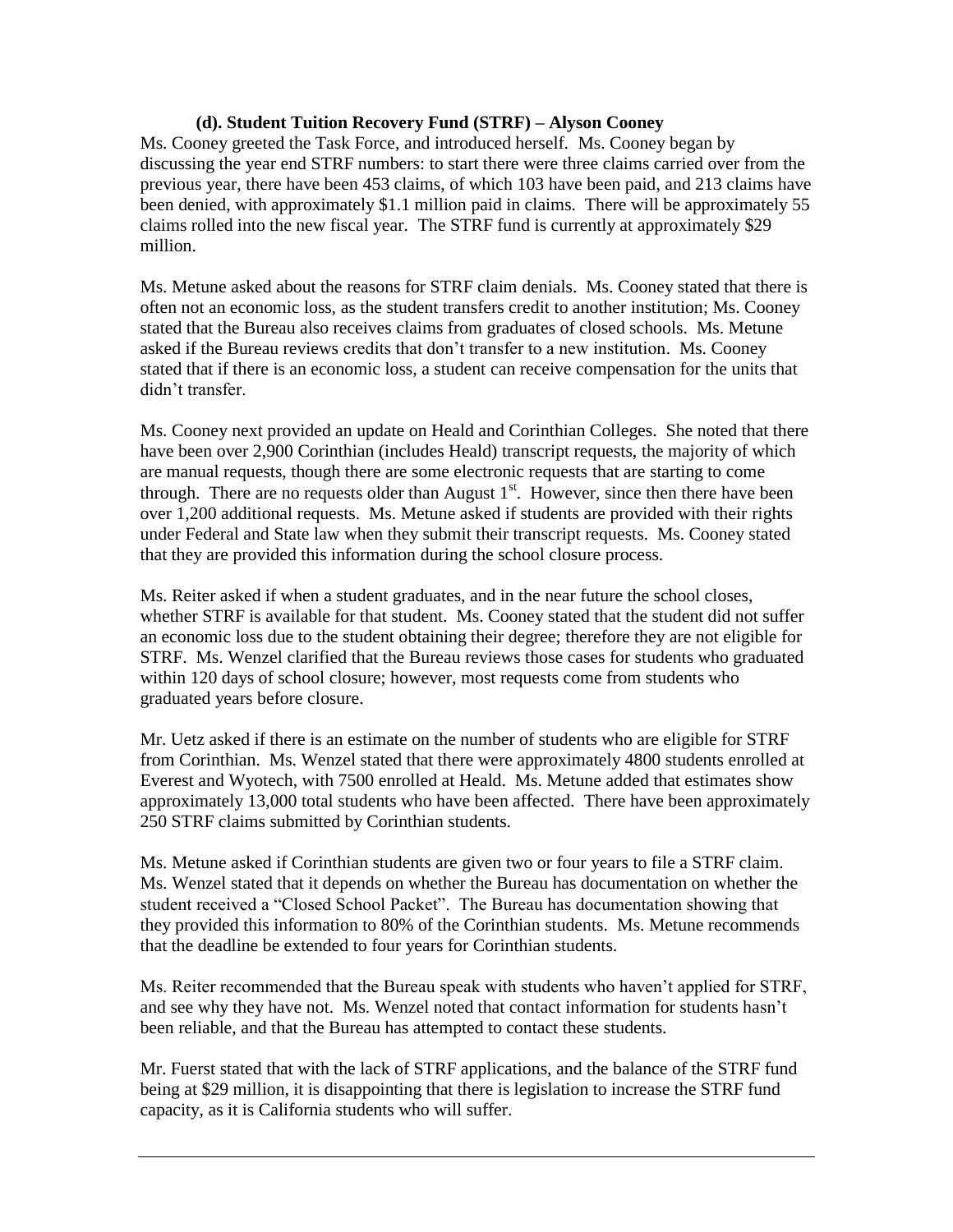Ms. Cooney also mentioned that the Bureau has been given access to a warehouse rented by Corinthian that houses approximately 30,000 boxes of records, containing approximately 8 million documents that will need to be scanned. There have been some documents that have been provided electronically.

Ms. Reiter recommended a discussion on modifying statute to require schools to maintain records in an electronic format.

Ms. Cooney next discussed the Bureau's school closure policy. In the event of a closure, the Bureau immediately sends staff to the locations to provide onsite support. When staff arrives they meet with students in a group, and go over common items for students (transcripts, next steps, etc.). Bureau staff also meets with students one-on-one to address individual questions.

Ms. Reiter asked if there are documents provided to students at the closed schools that list answers to common questions. Ms. Cooney stated that she can provide this information to the Advisory Committee. Ms. Reiter also recommended that the Bureau work with legal aid organizations during school closures, so that they can assist students.

Public comment was next offered on Agenda Item #6.

Robert Johnson, California Association of Private Postsecondary Schools, addressed the Advisory Committee with public comment. Mr. Johnson provided insight on the STRF application window and the history on why there are two year, and four year windows. Mr. Johnson echoed previous statements regarding the decline in the number of schools in California, noting that by his estimates there are only approximately 1,200-1,000 schools left in the state. Mr. Johnson also commented that accredited schools are the institutions that provide the most revenue to the school, which there are about 500 in the state. He believes that the number of schools is diminishing due to the amount of Administrative Oversight, and the cost of fees involved with operating a school, making it difficult to conduct business in California. He also believes that this has led to a shift to more out-of-state online based programs. With this in mind, Mr. Johnson believes by increasing fees to meet budget needs will ultimately end up hurting the Bureau.

Ms. Metune requested a survey of Mr. Johnson's schools and the fees that they pay, along with fees paid by institutions in other states.

Angela Perry, Public Advocates, had public comment. Ms. Perry thanked Bureau staff for the updates that have been provided. Ms. Perry recommended that the Bureau put together an update report that shows progress the Bureau has made since the State Audit; this will help with the Bureau's sunset report.

Adjourn for lunch at 12:39 p.m. Meeting resumed at 1:53 p.m.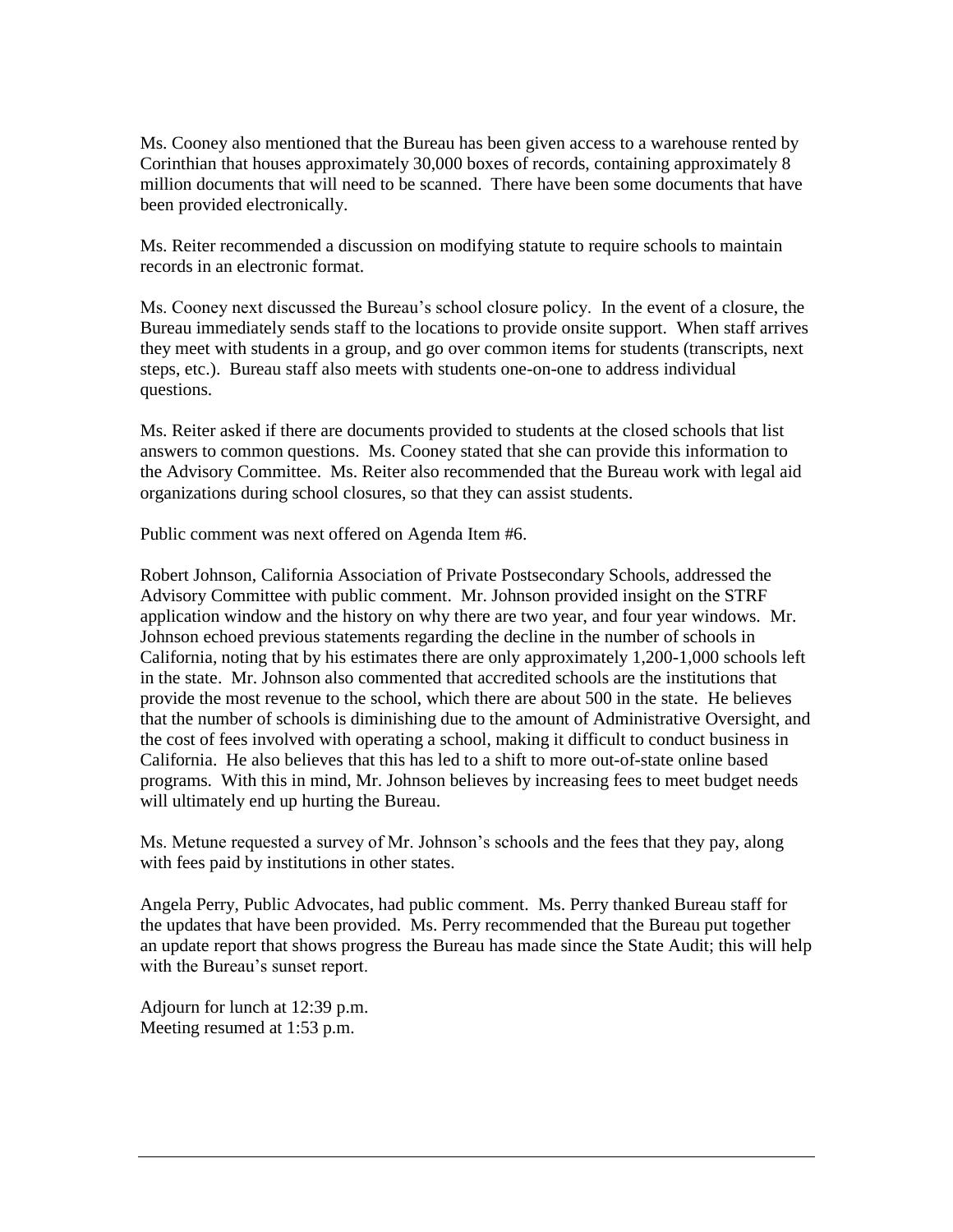# **Agenda Item #7 – Review of the fee schedule in CEC 94930.5, pursuant to CEC section 94880(c).**

Ms. Wenzel began by noting that there is a mandate that the Advisory Committee review the fee schedule, and that she felt that after hearing comments on the budget and Sunset Review, that it would be a good time to review. Ms. Wenzel reviewed the regulations pertaining to the fee schedule, including the different fee amounts. Ms. Wenzel also listed the different types of substantive changes that may result in a fee, along with the annual fee.

Mr. Hurdle asked when the last time fees were increased, to which Ms. Wenzel stated that they have never been adjusted, up or down.

Ms. Metune requested more information on how schools are organized, how much they are paying, and the Bureau's workload associated with regulating the different types of institutions. She believes this information would be beneficial to the legislative members in the event that fees need to be modified.

Ms. Lee-Carey added that there is some inequity with how fees are being calculated for different institutions, and this needs to be evaluated. Ms. Wenzel stated that a lot of the inequity stems from Approval by Means of Accreditation and that the Bureau will organize schools based on how accreditors structure the school.

Mr. Crawford recommended that an analysis be done on fees, the number of schools paying the maximum fee amounts, and fees for accredited vs non-accredited institutions.

Ms. Reiter asked if the Bureau has conducted any analysis on how much it costs to complete various approvals for institutions, and the reasons why larger schools pay larger annual fees. Ms. Wenzel stated that this has not happened yet, but that's why she thought it would be beneficial to have this discussion.

Ms. Metune recommended reviewing how public higher education programs view costs of running a program, to see if it would be applicable to this sector.

Ms. Wenzel also noted that there are approximately 120 schools that did not pay a fee at all, some of which believe that they are not required to pay a fee due to the fact that they are not enrolling students at the time. Ms. Lee-Carey stated that basing fees on revenue may be part of the problem. Ms. Metune mentioned putting approvals on hold/inactive if the institution isn't enrolling students. Ms. Wenzel stated that currently the Bureau does not do this.

Mr. Crawford asked for public comment.

Robert Johnson addressed the Advisory Committee. Mr. Johnson made note that the current fee schedule is actually higher than those of the previous version of the Bureau. Mr. Johnson recommended fees be determined based on size of the institution, and whether the school is accredited or not.

There were no further public comments.

# **Agenda Item #8- Regulatory Update**